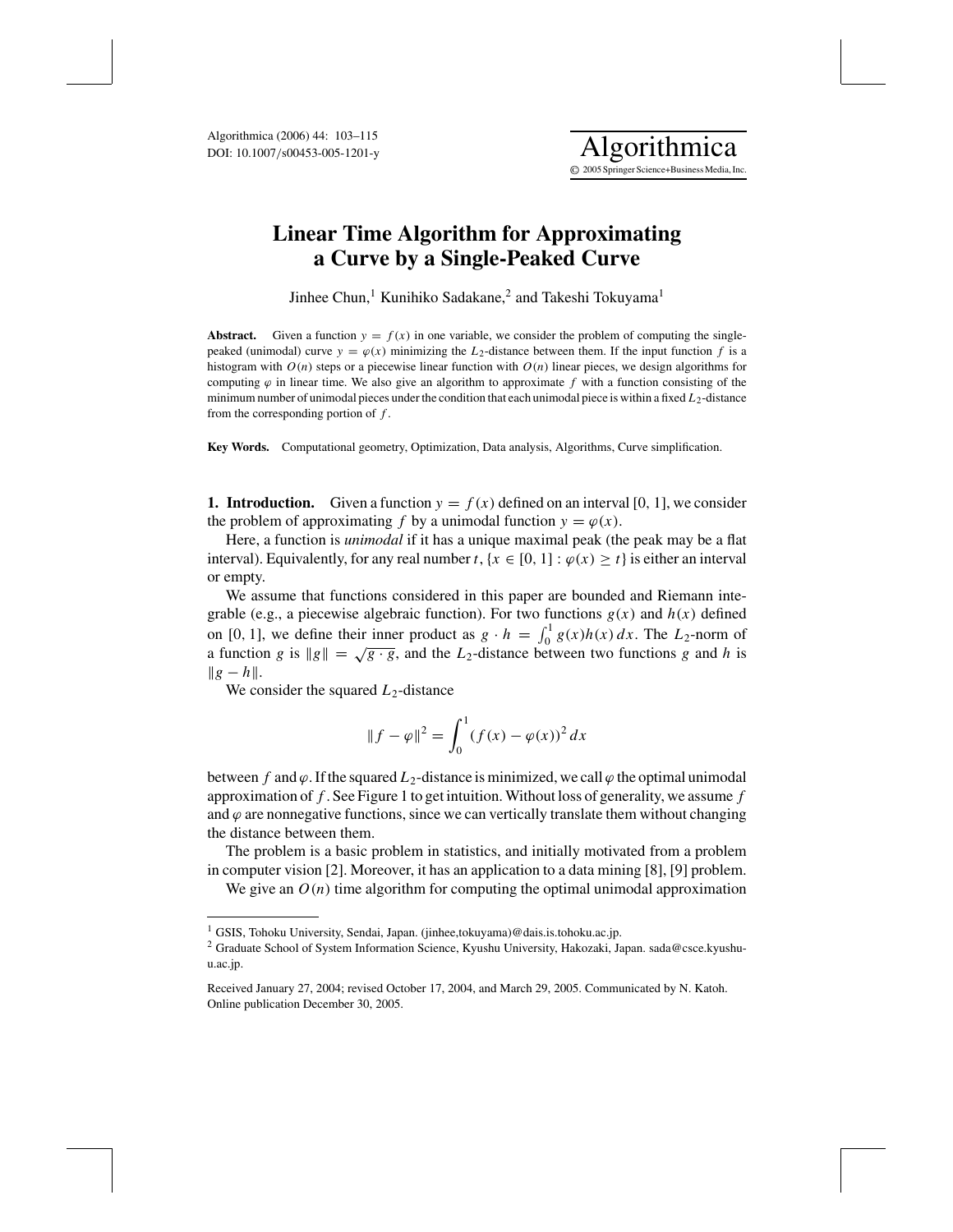

**Fig. 1.** An input polygonal function (dotted curve) and its optimal unimodal approximation.

if *f* is a piecewise linear function with *n* linear pieces. It is easy to see that our method also works for a piecewise algebraic function. The algorithm is designed by using three different forms of the objective function, and also convex hull algorithms. We remark that a different  $O(n)$  time algorithm has been proposed by Stout [12] for the special case where the input is a histogram.<sup>3</sup>

A function  $y = g(x)$  is called a piecewise unimodal approximation of  $y = f(x)$ if *g* consists of *k* unimodal portions and the  $L_2$ -distance between each portion and the corresponding part of  $f$  is at most a given threshold  $\varepsilon$ . We can compute a piecewise unimodal approximation with the minimum number of maximal peaks in  $O(n \log n)$ time by using the above-mentioned linear time algorithm.

The rest of the paper is organized as follows: We first give a geometric characterization of the (integral curve of) the optimal unimodal approximation in Section 2, which leads to the basic design of our algorithms. We next give an algorithm for a special case where the input is a histogram (see Figure 2) in Section 3, and then extend the idea for polygonal functions in Section 4. We give the algorithm for the piecewise unimodal approximation in Section 5, and finally we mention an application to data mining in Section 6.



**Fig. 2.** A histogram and its unimodal approximation (*p* is the position of the peak).

<sup>&</sup>lt;sup>3</sup> This was informed by a reviewer of this paper.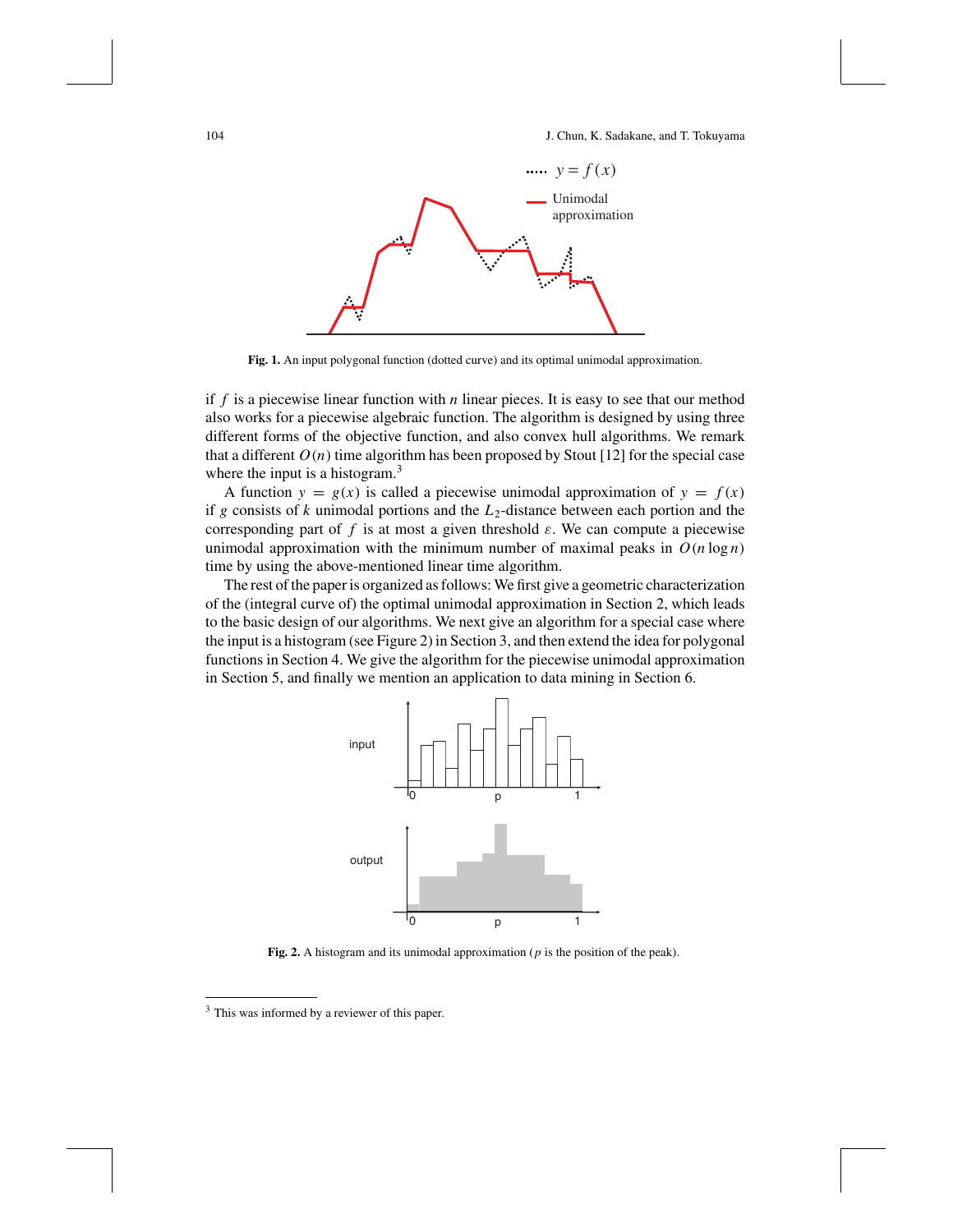**2. Geometric Characterization.** We use the following notations: The integral functions of functions *f* and  $\varphi$  are denoted by  $F(x) = \int_0^x f(z) dz$  and  $\Phi(x) = \int_0^x \varphi(z) dz$ , respectively. Although we do not assume continuity for  $f$  and  $\varphi$ ,  $F$  and  $\Phi$  are continuous functions.

The convex hull of a geometric object is the minimum convex region containing the object. The lower (resp. upper) hull of a planar geometric object is the lower (resp. upper) curve of the boundary curve of the convex hull (see [10] for a comprehensive description of these notions). By definition, a lower hull is a convex curve and an upper hull is a concave curve.

The following lemma is straightforward from the unimodality of  $\varphi$ :

LEMMA 2.1. *Suppose that*  $\varphi$  *takes its maximum value at*  $x = p$ . *Then*  $y = \Phi(x)$  *is convex* (*resp. concave*) *in the range*  $x \in [0, p]$  (*resp.*  $x \in [p, 1]$ ).

DEFINITION 1. For the curve  $y = F(x)$  and a real value  $0 \le p \le 1$ ,  $\mathcal{L}(p)$  is the lower hull of the curve defined by  $y = F(x)$  restricted to the range  $x \in [0, p]$ . Similarly,  $\mathcal{U}(p)$ is the upper hull of the curve defined by  $y = F(x)$  restricted to the range  $x \in [p, 1]$ .

Figure 3 illustrates  $\mathcal{L}(p)$  and  $\mathcal{U}(p)$  of the integral curve  $y = F(x)$  of the input function of Figure 2.

Our algorithm for computing the optimal unimodal approximation is based on the following geometric theorem:

THEOREM 2.2. *Suppose that the optimal unimodal approximation*  $\varphi$  *of f attains its maximum value at x* = *p*. *Then the curve defined by y* =  $\Phi(x)$  *coincides with*  $\mathcal{L}(p)$  *and*  $U(p)$  *in the ranges* [0, *p*] *and* [*p*, 1] *of x*, *respectively.* 

We devote the rest of this section to proving Theorem 2.2. A function *f* is a piecewise constant function (often called a *histogram*) if [0, 1] is divided into *n* subintervals



**Fig. 3.** The curve  $y = F(x)$  (given by dotted lines) and  $\mathcal{L}(p)$  and  $\mathcal{U}(p)$  (solid curves).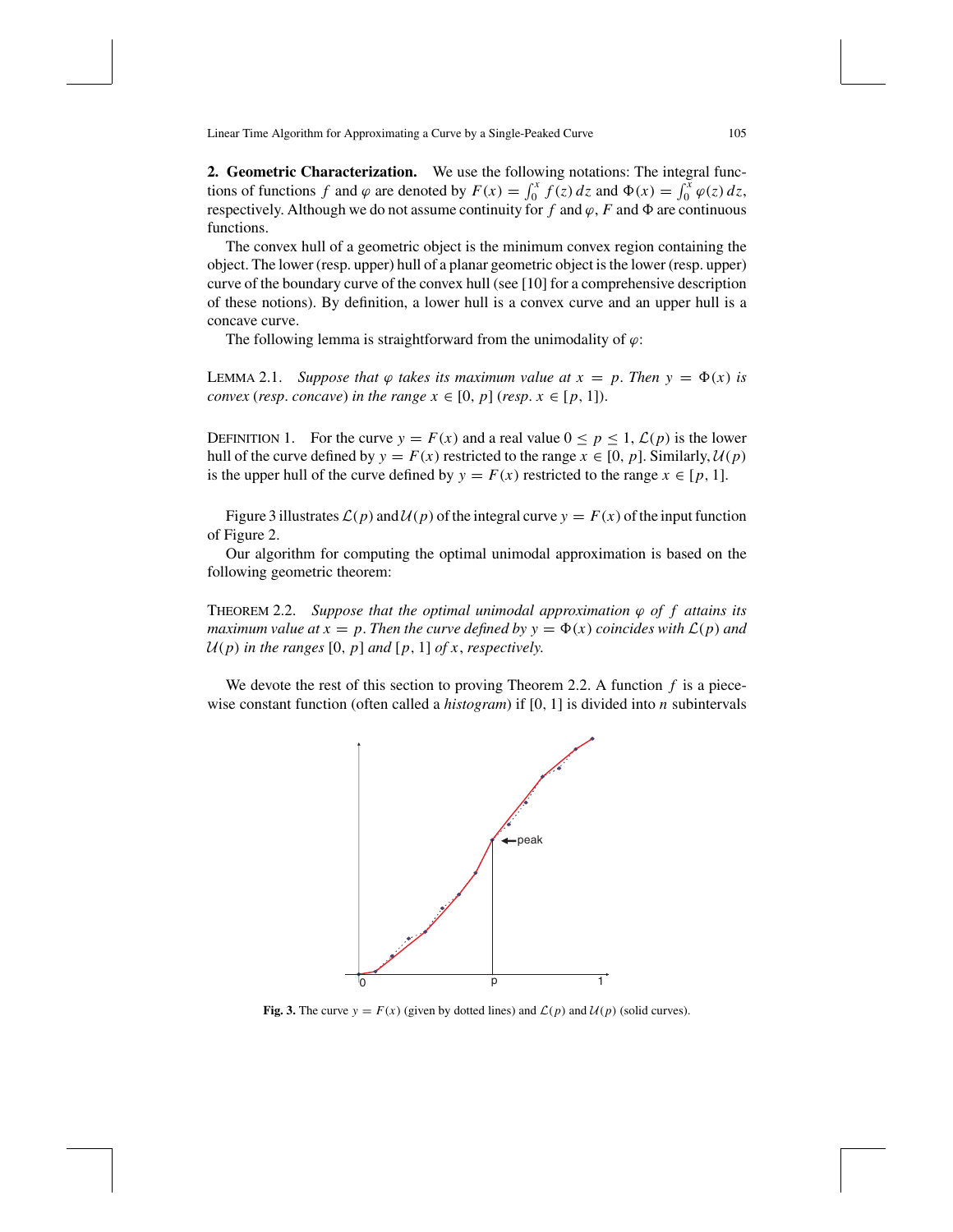

**Fig. 4.** The pyramid map  $\pi$ .

 $I_1, I_2, \ldots, I_n$ , and  $f$  takes a constant value on each subinterval. We call these subintervals the *prime intervals*. We write  $I_k = (\ell_k, r_k]$  by using its left and right endpoints, and assume that  $\ell_1 = 0$ ,  $\ell_k = r_{k-1}$  ( $k = 2, 3, ..., n$ ), and  $r_n = 1$ . Precisely speaking,  $I_1 = [0, r_1]$  (instead of  $(0, r_1]$ ). Without loss of generality, we assume that the value of *f* on *I<sub>i</sub>* is different from that of  $I_{i+1}$  for each  $i = 1, 2, \ldots, n - 1$ .

The squared *L*<sub>2</sub>-distance  $|| f - \varphi ||^2$  is an integral of  $(f(x) - \varphi(x))^2$ , and the integral is defined as a limit of integrals of histograms. Thus, as shown later, it is essential to prove Theorem 2.2 for histograms. Therefore, we concentrate on the case where *f* is a histogram. The following lemma is obvious:

LEMMA 2.3. *An optimal unimodal approximation* ϕ *of a histogram f is a constant function in the interior of each prime interval*.

It suffices to consider  $\varphi$  that is a constant function on each prime interval, since the difference at the endpoints of prime intervals is irrelevant to our measurement.

Let *I* be the set of subintervals of [0, 1]. We call  $\pi$ :  $t \in [0, \infty) \rightarrow I$  a *pyramid map* (or *pyramid*) if  $\pi(t) \subseteq \pi(t')$  for  $t \geq t'$  (see Figure 4). We often call  $\pi(t)$  the *horizontal section* of  $\pi$  at the height *t*.

We consider a unimodal function  $y = \varphi(x)$  defined on [0, 1], and define  $\pi_{\varphi}(t) =$  ${x \in [0, 1]: \varphi(x) \geq t}$  for a nonnegative real number *t*. Naturally,  $\pi_{\varphi}$  is a pyramid map. If  $\varphi$  is the optimal unimodal approximation that is constant on each prime interval, each image of  $\pi_{\varphi}$  is either empty or a union of intervals  $I_i$  ( $i = 1, 2, ..., n$ ), and  $\varphi(x) = \inf\{t : x \in \pi_{\varphi}(t)\}.$ 

Each maximal interval on which  $\varphi$  is a constant function is called a *step* of  $\varphi$ . The value of  $\varphi$  in each step is called the height of the step. From Lemma 2.3, each step is a union of prime intervals.

For the input function  $f$  and a unimodal function  $\varphi$ , we consider

$$
H(f, \varphi) = ||f||^2 - ||f - \varphi||^2.
$$

Since  $|| f ||$  is given,  $\varphi$  is an optimal unimodal approximation of f if and only if it maximizes  $H(f, \varphi)$ .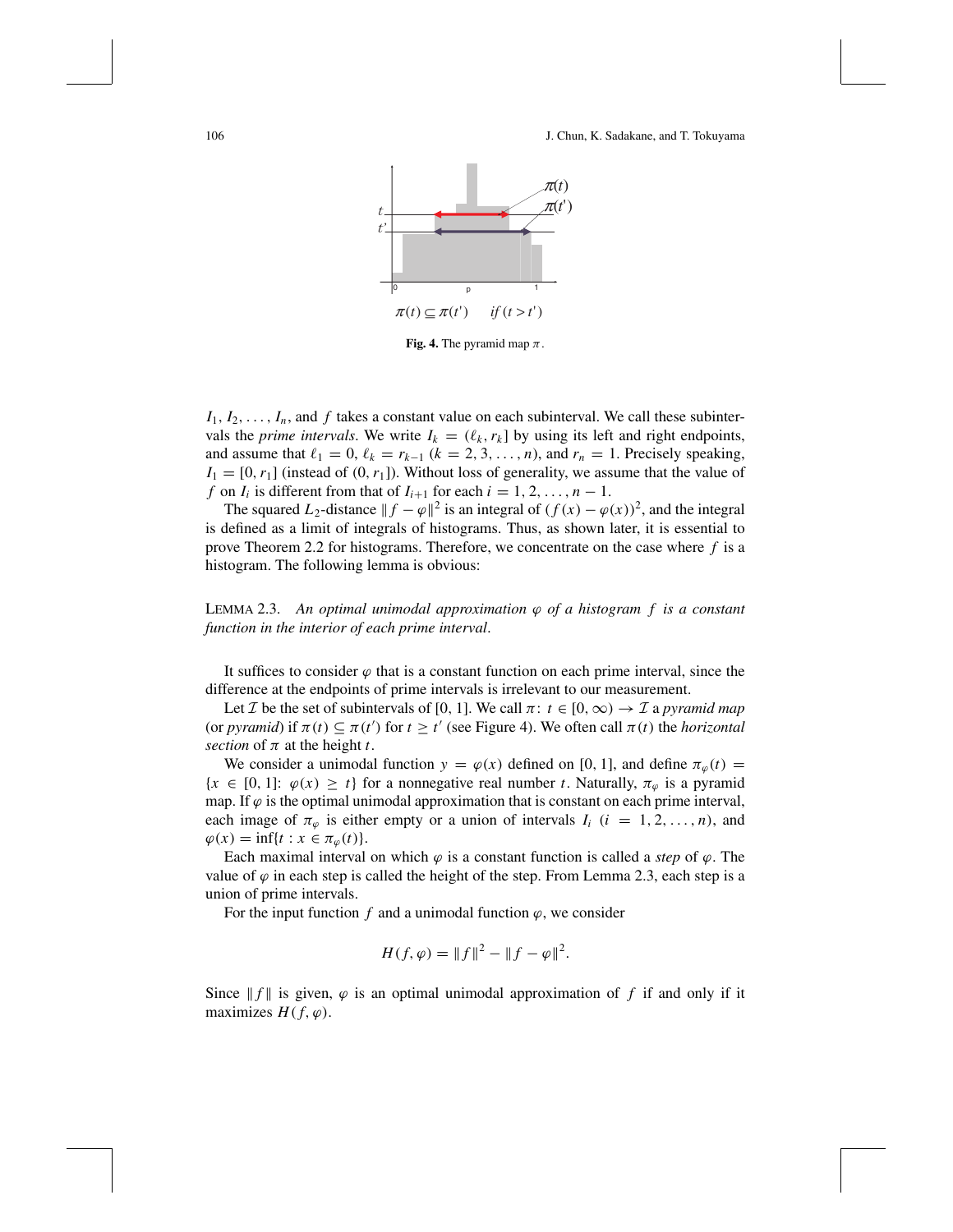LEMMA 2.4.

$$
H(f, \varphi) = 2 \int_0^\infty (f(\pi_\varphi(t)) - t | \pi_\varphi(t) |) dt,
$$

*where*  $f(\pi_{\varphi}(t)) = \int_{x \in \pi_{\varphi}(t)} f(x) dx$  and  $|\pi_{\varphi}(t)|$  is the length of the interval  $\pi_{\varphi}(t)$ .

PROOF. Let S be the set of all steps of  $\varphi$ , and let  $t_J$  be the height of a step  $J \in S$ . It is observed that the horizontal section  $\pi_{\varphi}(t)$  is the union of steps *J* satisfying  $t_j \geq t$ . Thus, for  $x \in J$ ,  $x \in \pi_{\varphi}(t)$  if and only if  $0 \le t \le t_J$ .

Let  $V = \int_0^\infty (f(\pi_\varphi(t)) - t | \pi_\varphi(t)|) dt = \int_0^\infty \int_{x \in \pi_\varphi(t)} (f(x) - t) dx dt$ . By exchanging the order of the double integral, we have

$$
V = \sum_{J \in S} \left[ \int_{x \in J} \left\{ \int_0^{t_J} (f(x) - t) dt \right\} dx \right]
$$
  
= 
$$
\sum_{J \in S} \int_{x \in J} \left( t_J f(x) - \frac{t_J^2}{2} \right) dx.
$$

Thus,

$$
2V - ||f||2 = \sum_{J \in S} \int_{x \in J} 2t_J f(x) - t_J^2 - f(x)^2 dx
$$
  
= 
$$
- \int_0^1 (f(x) - \varphi(x))^2 dx
$$
  
= 
$$
-||f - \varphi||^2.
$$

Thus,  $2V = ||f||^2 - ||f - \varphi||^2 = H(f, \varphi)$ .

Now, suppose that we know a prime interval *I* attaining the peak of the optimal unimodal function  $\varphi$ . We call *I* the peak interval. Thus, every nonempty  $\pi_{\varphi}(t)$  contains *I*. Let *p* be any point (e.g., the right endpoint) of *I*. Let us consider the function  $F(x) =$  $\int_0^x f(z) dz$ .

The minimum of  $F(x) - tx$  in the range  $x \leq p$  is attained at the *x*-coordinate value of the tangent point by a line with the slope *t* to the lower hull  $\mathcal{L}(p)$  of the curve  $y = F(x)$ . Let  $x_1(t)$  be the *x*-value of the tangent point. If *t* is a slope of an edge of the lower hull, we choose any *x*-value within the edge as  $x_1(t)$ . Note that  $x_1(t)$  is the unique value minimizing  $F(x) - tx$ , if t is not a slope of an edge of the lower hull. Similarly, we define  $x_2(t)$  to be the *x*-coordinate value of the tangent point by a line with the slope *t* to  $U(p)$ .  $F(x) - tx$  is maximized at  $x = x_2(t)$  in the range  $x \ge p$ . Clearly,  $x_1(t)$  is a nondecreasing function and  $x_2(t)$  is a nonincreasing function with respect to *t*. Thus,  $\pi(t) = (x_1(t), x_2(t))$  defines a pyramid map  $\pi$ , and its corresponding unimodal function  $\psi$  is defined by  $\psi(x) = \inf\{t: x \in \pi(t)\}.$ 

LEMMA 2.5. *The unimodal function*  $\psi$  *given above is an optimal approximation of f. Moreover*, ψ *is the unique optimal approximation that is constant on each prime interval*.

 $\Box$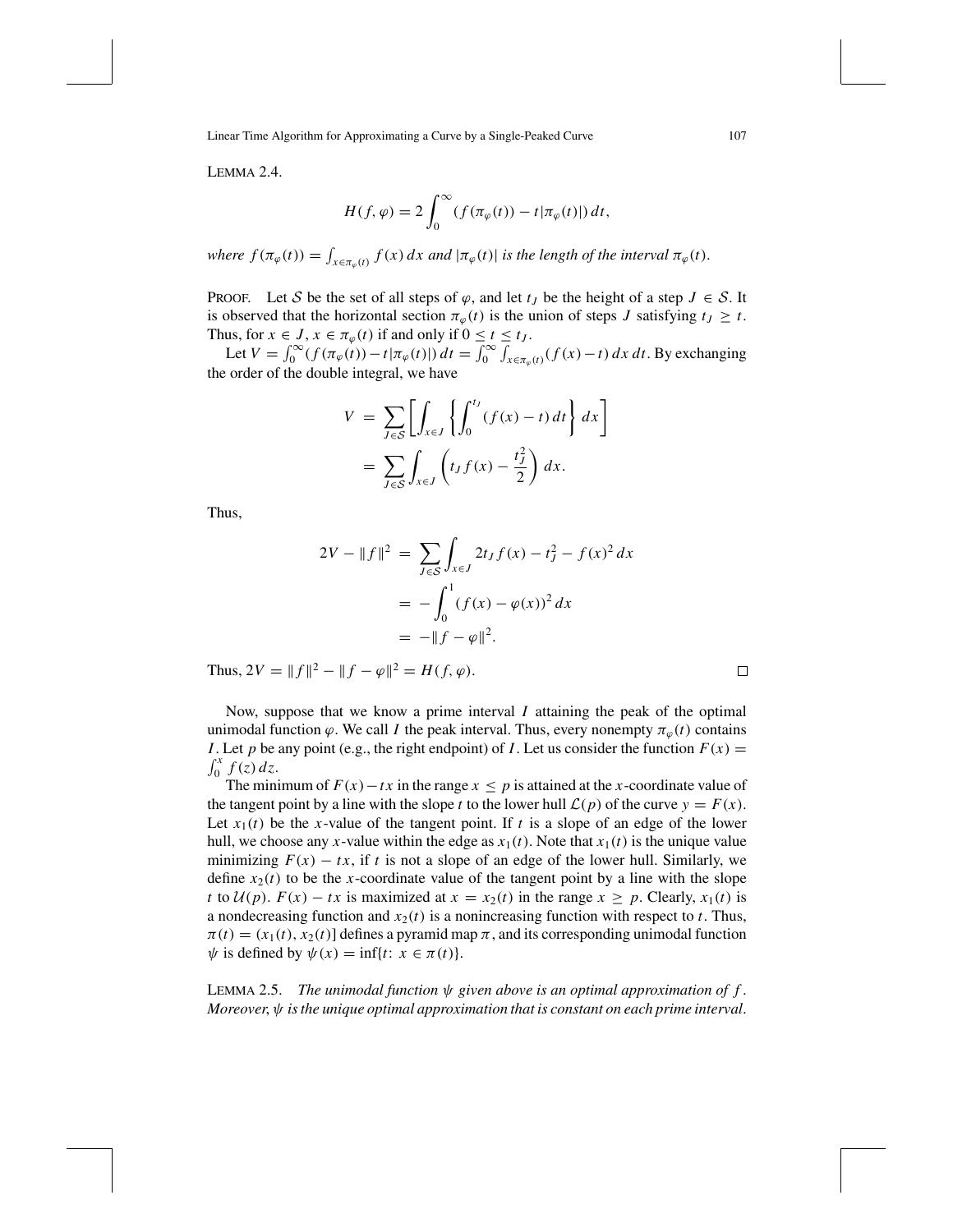PROOF.

$$
H(f, \psi) = \int_0^\infty (f(\pi(t)) - t|\pi(t)|) dt
$$
  
= 
$$
\int_0^\infty (F(x_2(t)) - F(x_1(t)) - t(x_2(t) - x_1(t))) dt
$$
  
= 
$$
\int_0^\infty (F(x_2(t)) - tx_2(t) - (F(x_1(t)) - tx_1(t))) dt
$$
  
= 
$$
\int_0^\infty [F(x_2(t)) - tx_2(t)] dt - \int_0^\infty [F(x_1(t)) - tx_1(t)] dt.
$$

For each  $t$ , the integrand of the first term of  $(*)$  is maximized and that of the second term is minimized under the condition that  $x_1(t) \leq p \leq x_2(t)$ , and hence  $H(f, \psi)$  is maximized. Thus,  $\psi$  is an optimal unimodal approximation.

We next prove the uniqueness. Suppose that  $\varphi$  is any optimal approximation that is constant on each prime interval. Because of maximality,  $H(f, \varphi) = H(f, \psi)$ . Thus, the measure of the values of *t* such that  $\pi_{\varphi}(t) \neq \pi(t)$  must be 0, since  $\pi(t)$  is the unique interval maximizing  $F(\pi(t)) - t|\pi(t)|$  if *t* is not a slope of an edge of  $\mathcal{L}(p)$  or  $\mathcal{U}(p)$ . Thus,  $\inf\{t: x \in \pi_\varphi(t)\} = \inf\{t: x \in \pi(t)\}$ , and hence  $\psi(x) = \varphi(x)$ .  $\Box$ 

Now, we are ready to prove Theorem 2.2. Consider  $\Psi(x) = \int_0^x \psi(z) dz$  for the above  $\psi$ . Since  $\psi$  is piecewise constant,  $\Psi$  is piecewise linear and continuous. Consider the lower hull  $\mathcal{L}(p)$ .  $\Psi(0) = F(0) = 0$  by definition, and the *y* value of  $\mathcal{L}(p)$  at  $x = 0$  is also 0, since the lower hull must contain the leftmost point of  $y = F(x)$ .

Now, consider any edge *e* of  $\mathcal{L}(p)$ . For an *x*-value  $x_0$  of any point in *e*,  $\psi(x_0)$  =  $\sup\{t: x_0 \in \pi(t)\} = \sup\{t: x_0 > x_1(t)\}$ . Since  $x_0 > x_1(t)$  for any *t* less than the slope of *e*,  $\psi(x_0)$  equals the slope of *e*. This means that  $\psi(x)$  equals the slope of  $\mathcal{L}(p)$  for each *x*-value except the *x*-values of the vertices of  $\mathcal{L}(p)$ . Therefore,  $\psi(x)$  equals the derivative of  $\mathcal{L}(p)$  for  $x \in [0, p]$  almost everywhere (i.e., except for a zero-measure subset of [0, *p*]). Thus,  $y = \Psi(x)$  coincides with  $\mathcal{L}(p)$  in the range  $x \leq p$ . Similarly, we can show that  $y = \Psi(x)$  coincides with  $\mathcal{U}(p)$  in the range  $x \geq p$ . Thus, we have completed the proof of Theorem 2.2 for histograms.

Finally, we prove that Theorem 2.2 holds for a general integrable function *f* . We consider a series  $f_i$  ( $i = 0, 1, ...$ ) of histograms defined by  $f_i(0) = f(0)$  and  $f_i(x) = f_i(x)$  $f(s2^{-i})$  for  $x \in ((s-1)2^{-i}, s2^{-i}]$  for  $s = 1, 2, ..., 2^{i}$ . Since  $f$  is integrable,  $\int_{x \in I} f_i(x) dx$ uniformly converges to  $\int_{x \in I} f(x) dx$  for intervals  $I \subseteq [0, 1]$ ; that is, for any  $\varepsilon > 0$  there exists *N* such that  $|\int_{x \in I} f_i(x) - \int_{x \in I} f(x) dx| < \varepsilon$  for any  $i > N$  and  $I \subseteq [0, 1]$ . In particular, the integral function  $F_i$  of  $f_i$  uniformly converges to  $F$ .

Thus, if we consider the optimal unimodal approximation  $\varphi_i$  of  $f_i$ , its integral function  $\Phi_i$  uniformly converges to the integral function  $\Phi$  of  $\varphi$ . On the other hand,  $\Phi_i$  uniformly converges to  $\mathcal{L}(p)$  for  $x \in [0, p]$  and  $\mathcal{U}(p)$  for  $x \in [p, 1]$ , where p is the limit of the right endpoint of the peak interval of  $\varphi_i$ . Thus, Theorem 2.2 holds for *f*.

**3. Algorithm for Histograms.** Now, it is clear that we can compute the optimal unimodal approximation  $\varphi$  of a histogram f in polynomial time. For each  $i = 1, 2, \ldots, n$ ,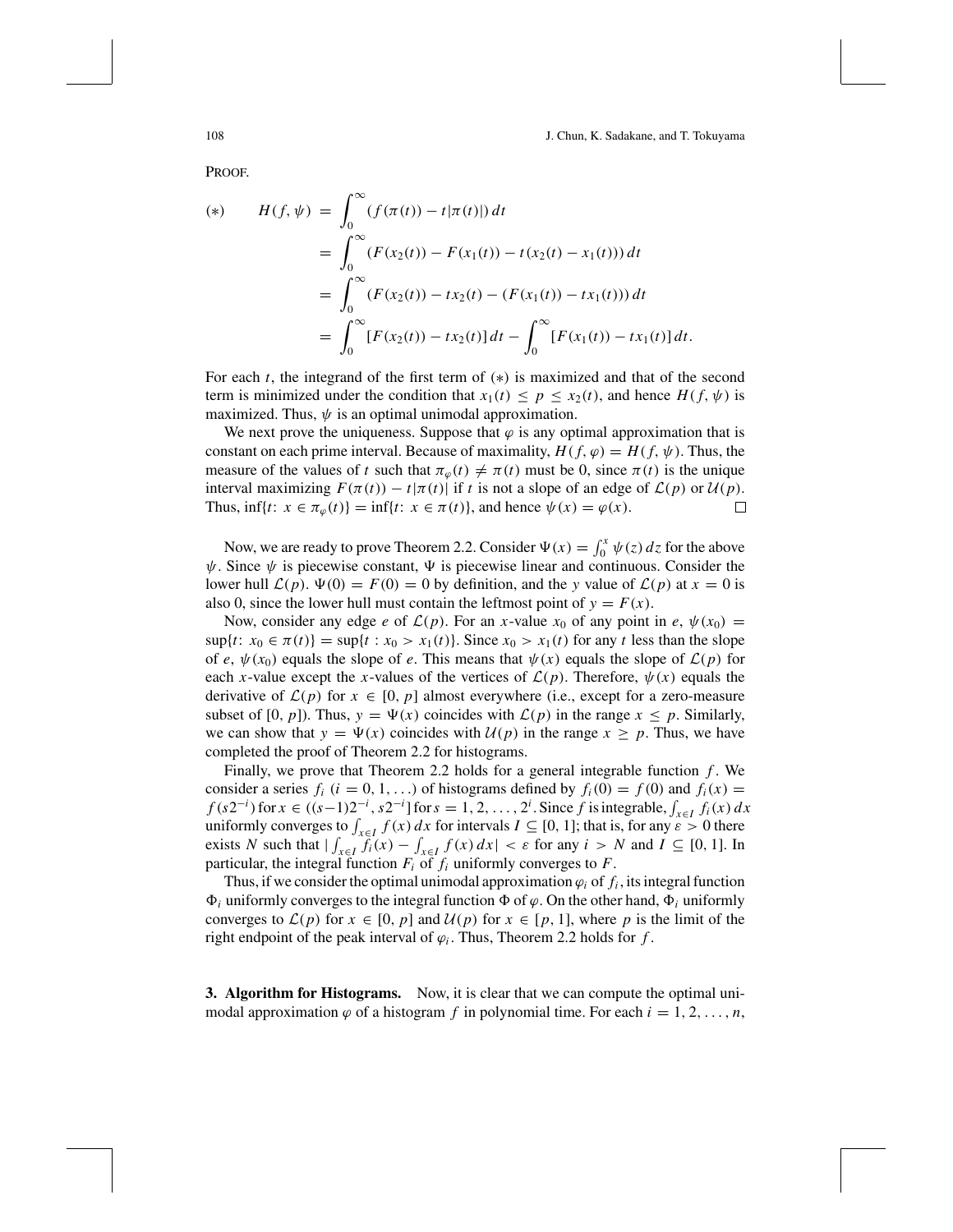

**Fig. 5.** Lower convex hull tree  $\mathcal{T}^L$  and upper convex hull tree  $\mathcal{T}^U$ .

we consider the prime interval  $I_i$  as the peak interval, compute  $\mathcal{L}(r_i)$  and  $\mathcal{U}(r_i)$  for the right endpoint  $r_i$  of  $I_i$ , and compute  $\psi_i(x)$  as its derivative (i.e., slope function). We call  $\psi_i$  the local optimal approximation with the peak index *i*. Then we select  $\psi_i$  minimizing  $|| f - \psi_i ||^2$  as the optimal unimodal approximation.

We describe an  $O(n)$  time algorithm based on this idea.

 $\mathcal{L}(r_i)$  is the lower convex hull of the chain located to the left of  $r_i$ , and the union  $T^{\text{L}} = \bigcup_{i=1}^{n} \mathcal{L}(r_i)$  forms a tree called the *lower convex hull tree*. Similarly, we define the tree  $T^{\mathbf{U}} = \bigcup_{i=1}^{n} \mathcal{U}(r_i)$ . Figure 5 illustrates lower convex hull tree  $T^{\mathbf{L}}$  and upper convex hull tree  $T^{\text{U}}$ . Each vertex of these trees is specified by its coordinate values, and  $T^{\text{L}}$ and  $T^{\text{U}}$  are regarded as rooted trees with roots (0, 0) and (1,  $F(1)$ ), respectively. Each edge  $e$  of the trees is a line segment defined by three parameters: the slope  $t(e)$  and the *x*-values  $x_1(e)$  and  $x_2(e)$  of the left and right endpoints of *e*, respectively.

## LEMMA 3.1.  $T^L$  *and*  $T^U$  *can be computed in linear time.*

PROOF. We only consider  $T<sup>L</sup>$ , since  $T<sup>U</sup>$  is obtained analogously. Since  $y = F(x)$ is piecewise linear, its trajectory is an *x*-monotone polygonal chain. Clearly, we can compute the polygonal chain in linear time. The lower convex hull of the polygonal chain is indeed the lower convex hull of the point set consisting of vertices of the chain.

We run a plane-sweep convex hull algorithm adding points of the point set one-by-one in the sorted order updating the convex hull (Beneath-and-Beyond method [6], a version of Graham's scan [10]). We are only interested in the lower convex hull. When a new point is inserted, a part of the previous lower convex hull is deleted in the convex hull algorithm; however, in order to construct the lower convex hull tree, we keep it as the "old branch," so that the union of all branches forms the lower convex hull tree. Similarly to the analysis of Graham's scan, this algorithm is linear time for a sorted set of points. See [7] for details. □

In order to compute the optimal unimodal approximation  $\varphi$ , we find the index *i* minimizing  $||f - \psi_i||^2$  by using  $\mathcal{T}^L$  and  $\mathcal{T}^U$  efficiently. For the purpose, we utilize another form of the objective function given below.

An interval *J* is called a *balancing interval* for a unimodal function  $\psi(x)$  if  $\int_{x \in J} (f(x) \psi(x)$ )  $dx = 0$ .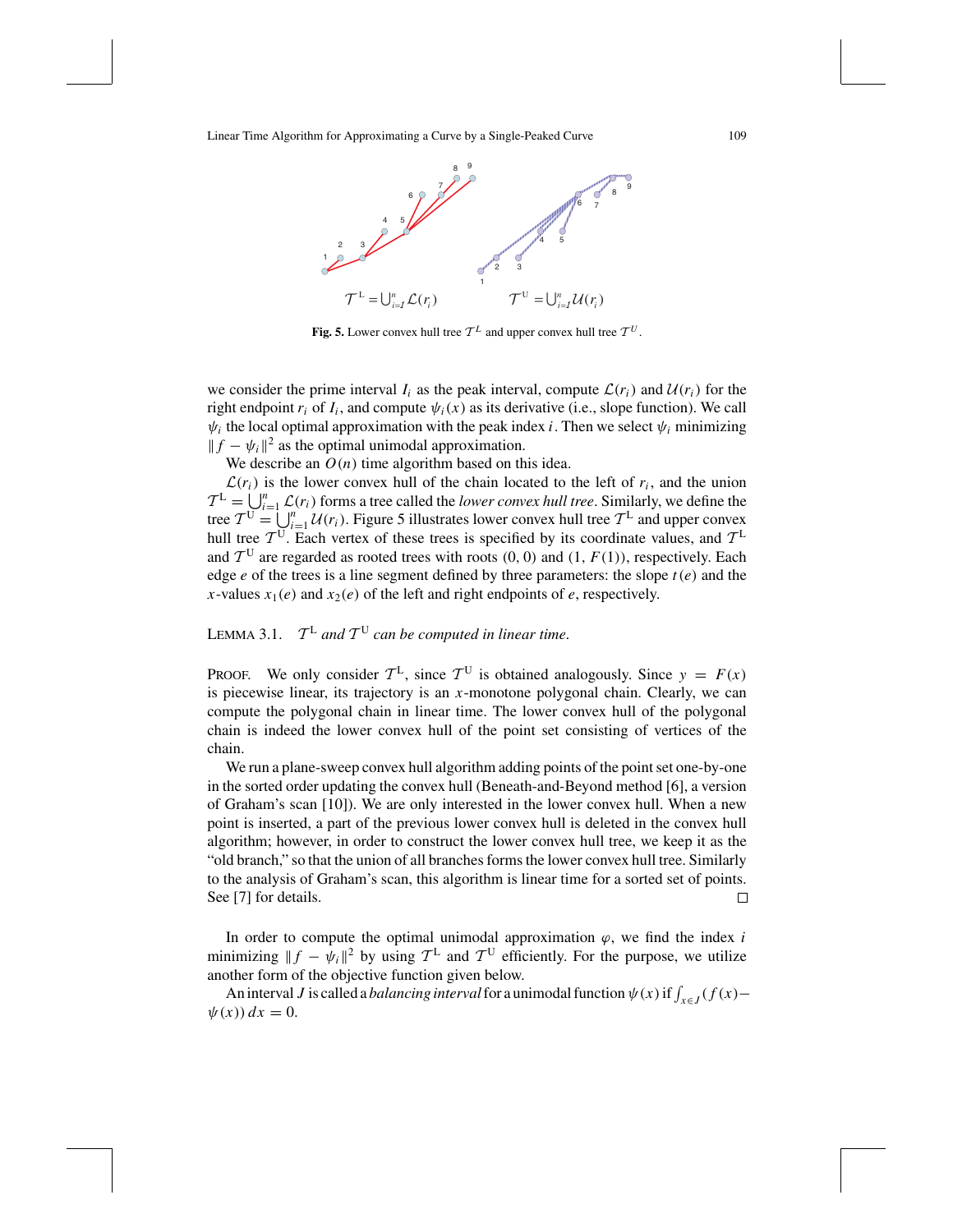LEMMA 3.2. *If* ψ *is a local optimal unimodal approximation of f* , *then each step J of* ψ *is a balancing interval*.

PROOF. Let  $t_0$  be the height of the step, and let  $t_1$  and  $t_2$  be the heights of adjacent steps such that  $t_1 < t_0 < t_2$ . Since  $\psi(x) = t_0$  for  $x \in J$ , the balancing condition means that  $t_0 = \hat{f}_J$ , where  $\hat{f}_J = \int_{x \in J} f(x) dx / |J|$  is the average value of  $f(x)$  over  $x \in J$ . The value  $\int_{x \in J} (f(x) - t)^2 dx$  must be minimized at  $t = t_0$ , since  $\varphi(x) = t_0$  for  $x \in J$ :

$$
\int_{x \in J} (f(x) - t)^2 dx = \left( \int_{x \in J} (f(x) - t) dx \right)^2 + \int_{x \in J} f(x)^2 dx - \left( \int_{x \in J} f(x) \right)^2.
$$

The second and third terms are constants, and the first term takes its unique minimal value at  $t = f_j$ . Thus,  $t_0 = f_j$ .  $\Box$ 

LEMMA 3.3. *A unimodal function* ϕ *gives the optimal unimodal approximation if and only if it maximizes*  $\|\varphi\|^2$  *under the condition that each step of*  $\varphi$  *is a balancing interval.* 

**PROOF.** For each step *J* of  $\varphi$ , it follows from the balancing condition that

$$
(*) \qquad \int_{x \in J} (f(x) - \varphi(x))^2 dx = \int_{x \in J} (f(x) - \hat{f}_J)^2 dx
$$
  

$$
= -2\hat{f}_J \int_{x \in J} f(x) dx + \int_{x \in J} \hat{f}_J^2 dx
$$
  

$$
+ \int_{x \in J} f(x)^2 dx
$$
  

$$
= -2\hat{f}_J \int_{x \in J} (f(x) - \hat{f}_J) dx - \int_{x \in J} \hat{f}_J^2 dx
$$
  

$$
+ \int_{x \in J} f(x)^2 dx.
$$

The first term of (\*\*) equals zero since  $\hat{f}_j$  is the average value, and the second term equals  $-\int_{x \in J} \varphi(x)^2 dx$ . Thus,

$$
\int_{x \in J} (f(x) - \varphi(x))^2 dx = - \int_{x \in J} \varphi(x)^2 dx + \int_{x \in J} f(x)^2 dx.
$$

Thus,  $|| f - \varphi ||^2 = || f ||^2 - || \varphi ||^2$ , and  $\varphi$  minimizes  $|| f - \varphi ||^2$  if and only if it maximizes  $\|\varphi\|^2$ .  $\Box$ 

Thus, it suffices to find  $\psi_i$  with the minimum squared norm  $||\psi_i||^2$ . We construct a data structure such that we can compute  $||\psi_i||^2$  for  $i = 1, 2, ..., n$  in  $O(n)$  time. Consequently, we can compute the optimal unimodal approximation in  $O(n)$  time. The structure is constructed by giving weights to edges of  $T<sup>L</sup>$  and  $T<sup>U</sup>$ . For each edge *e* in  $T<sup>L</sup>$ or  $T^{\text{U}}$ , we define its weight  $w(e) = (x_2(e) - x_1(e))t(e)^2$ , where  $t(e)$ ,  $x_1(e)$ , and  $x_2(e)$ are the slopes and *x*-values of the left and right endpoints of *e*, respectively.

For each vertex v of  $T^L$  (resp.  $T^U$ ), let  $W^L(v)$  (resp.  $W^U(v)$ ) be the sum of the weights of edges on the unique path from  $v$  to the root of the tree.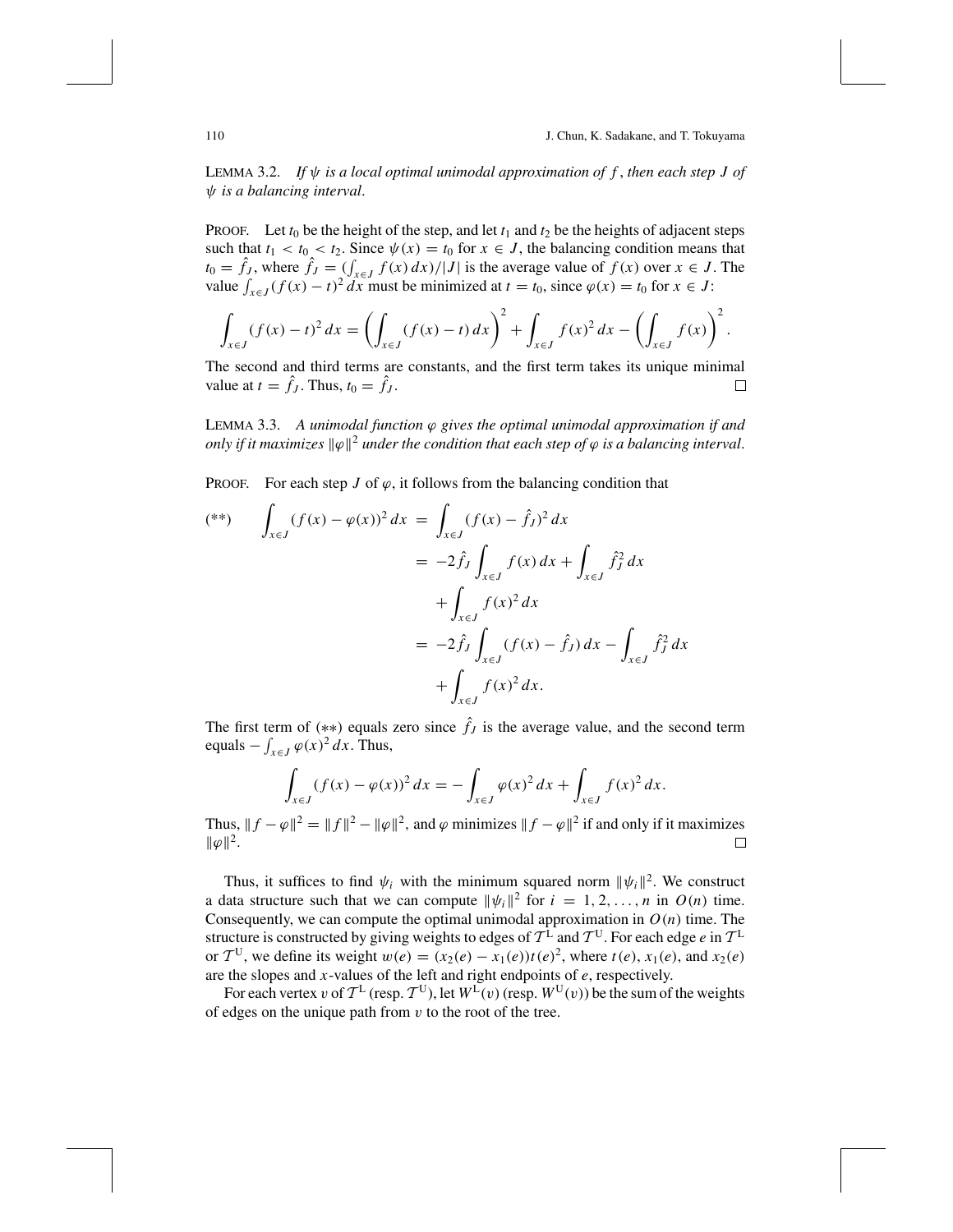LEMMA 3.4. *For each i* = 1, 2, ..., *n*, *let*  $v_i^L$  *and*  $v_i^U$  *be the vertices of*  $T^L$  *and*  $T^U$ *which have r<sub>i</sub> as their x-values. Then*  $\|\psi_i\|^2 = W^L(v_i^L) + W^U(v_i^U)$ .

PROOF. Straightforward from the definition of  $\psi_i$ .

THEOREM 3.5. *The optimal unimodal approximation of a histogram f with n steps can be computed in O*(*n*) *time*.

PROOF. The values  $W^L(v_i^L)$  and  $W^U(v_i^U)$  for all  $i = 1, 2, ..., n$  are computed in  $O(n)$  time if we compute them in depth-first order. Thus, we have values  $||\psi_i||^2$  for  $i = 1, 2, \ldots, n$ , and compute the index *i* maximizing  $||\psi_i||^2$  in  $O(n)$  time. Once we know the index *i*, the optimal unimodal approximation is obtained as the slope function of the concatenation of corresponding paths of  $T<sup>L</sup>$  and  $T<sup>U</sup>$ . □

**4. Approximating a Piecewise Linear Function.** If we do not mind computational complexity, we can compute the optimal pyramid of a general integrable function *f* on  $[0, 1]$  by considering a series  $f_i$   $(i = 0, 1, ...)$  of histograms as discussed in the end of Section 2 to obtain  $\varphi$  from the optimal unimodal approximation  $\varphi_i$  of  $f_i$ .

However, if we consider the computational complexity, we should design an algorithm depending on the description of the function *f* . In this section we consider the case where  $f$  is a piecewise linear function consisting of  $n$  linear pieces ( $f$  is not necessarily continuous).

The interval [0, 1] is subdivided into prime intervals  $I_k = (\ell_k, r_k]$  for  $k = 1, 2, ..., n$ , and  $f$  is a linear function in each interval  $I_k$ .

From Theorem 2.2, once we know the *x*-value  $p$  of the peak of  $\varphi$ , then the curve  $y = \Phi(x)$  is the lower hull  $\mathcal{L}(p)$  (resp. upper hull  $\mathcal{U}(p)$ ) of the curve  $y = F(x)$  for *x* ∈ [0, *p*] (resp. *x* ∈ [*p*, 1]).

Clearly, we can select the peak position *p* from  $\{r_i: i = 0, 1, 2, \ldots, n\}$ , where  $r_0 = 0$ . Thus, we can basically apply the same algorithm as in the histogram case. The only difference is that the function  $y = F(x)$  is piecewise quadratic, instead of piecewise linear. We observe that  $\Phi(x) = F(x)$  in each nonlinear part of the curve  $y = \Phi(x)$ , since a nonlinear part of the boundary curve of the convex hull of an object should be a portion of the object.

Analogously we can construct trees  $T^L$  and  $T^U$  in linear time by modifying the planesweep algorithm for computing a convex hull, assuming that the bitangent line between two parabolas can be computed in constant time. Note that the computation of a bitangent line of two parabolas can be done if we can solve a quadratic equation numerically to a sufficient precision. A branching vertex of the trees does not need to correspond to an endpoint of a prime interval; precisely speaking, it can be an endpoint of a bitangent of parabolas.

There are two kinds of edges in the trees, linear edges and curved edges. A curved edge must follow the curve  $y = F(x)$ ; thus, in the same range of  $x, \psi(x) = f(x)$  for the corresponding unimodal approximation  $\psi$ . The weight  $w(e)$  equals  $(x_2(e) - x_1(e))t(e)^2$ 

 $\Box$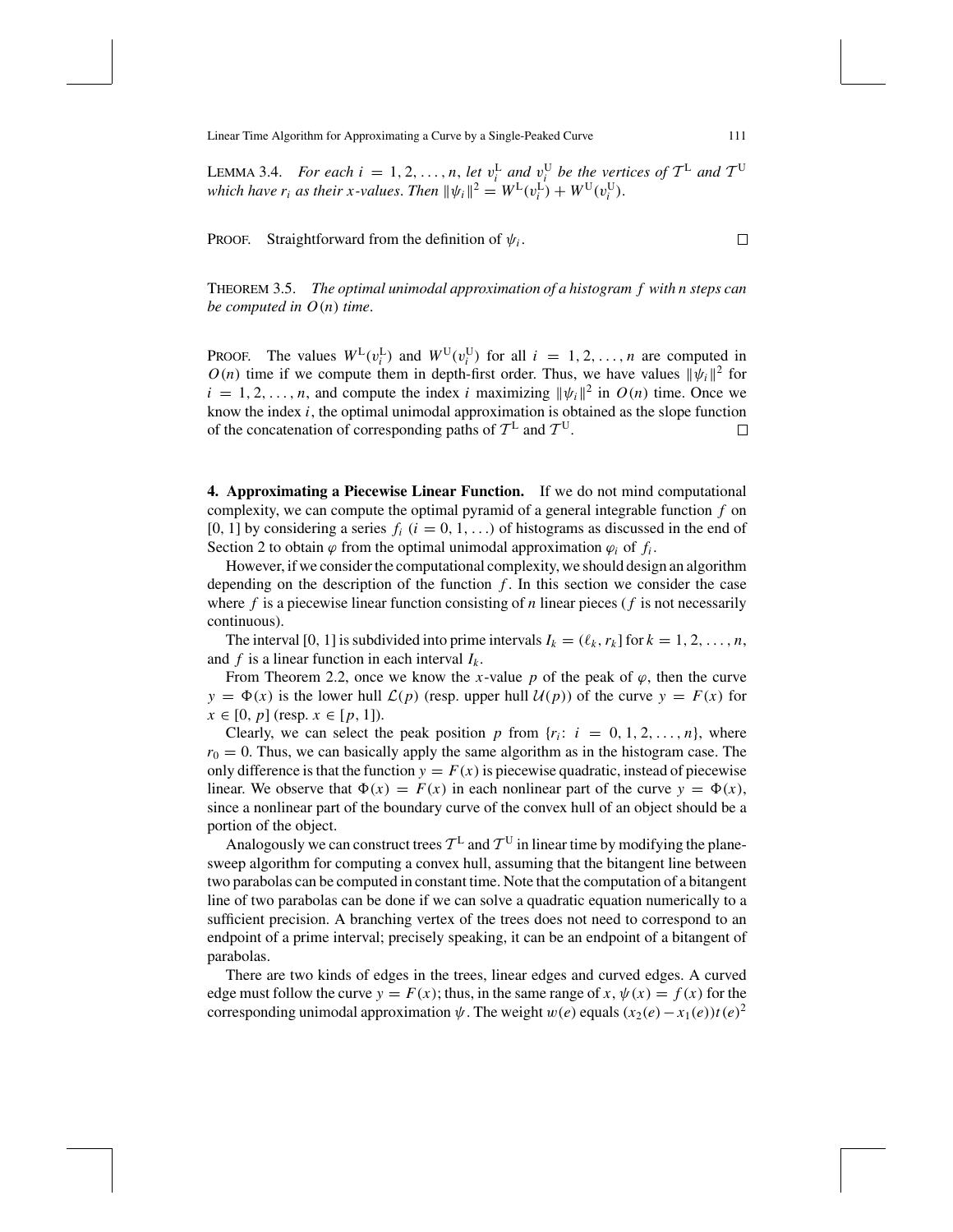for a linear edge *e*, while we define

$$
w(e) = \int_{x_1(e)}^{x_2(e)} f(x)^2 dx
$$

for a curved edge *e*, where we recall that  $x_1(e)$  and  $x_2(e)$  are *x* values of the left and right endpoints of *e*, respectively. The computation of weights of all edges takes *O*(*n*) time: We first compute  $V(x(v)) = \int_0^{x(v)} f(x)^2 dx$  for all the *x*-values  $x(v)$  of vertices of trees, and then compute  $w(e) = V(x_2(e)) - V(x_1(e))$  for all edges *e*.

Now, the rest of the algorithm is exactly the same as the case of histogram, and we have the following theorem:

THEOREM 4.1. *The optimal unimodal approximation* ϕ *of a piecewise linear function f with n linear pieces can be computed in O*(*n*) *time*.

The same strategy works for an input function *f* that is a piecewise algebraic function of degree *d*, provided that we can compute all the bitangents of two algebraic curves of degrees  $d + 1$  in  $O(1)$  time.

**5. Piecewise Unimodal Approximation of a Function.** Although we have considered the problem where the output is unimodal, we often need to approximate a function with a function that has a small number of maximal peaks. A natural problem formulation is that we approximate  $f$  with a function  $\psi$  that has at most  $k$  peaks such that the squared *L*<sub>2</sub>-distance  $|| f - \psi ||^2$  is minimized. This can be done by using dynamic programming in which we use the unimodal approximation algorithm as a subroutine [5].

Here, we consider another problem in which we approximate *f* with a function *g* that has the minimum number of pieces under the condition that each piece of *g* has at most one maximal peak and the *L*2-distance between the piece and the corresponding portion of *f* is within a given threshold  $\varepsilon$ .

Let  $y = f(x)$  be a (piecewise linear) input function. The following greedy algorithm computes a piecewise unimodal approximation of a given function *f* with a small number of pieces:

- 1. Compute the largest index *k* such that there exists a unimodal approximation  $g_0$  of  $f$ within the interval  $[0, r_k]$ .
- 2. Recursively compute the piecewise unimodal approximation  $g_1$  of f within  $[\ell_{k+1}, n]$ with an error  $\varepsilon$ .
- 3. Output the concatenation of  $g_0$  and  $g_1$ .

The following lemma is easy to see:

LEMMA 5.1. *The greedy algorithm outputs a piecewise unimodal approximation with the minimum number of pieces*.

We can now apply an idea by Agarwal et al. [1].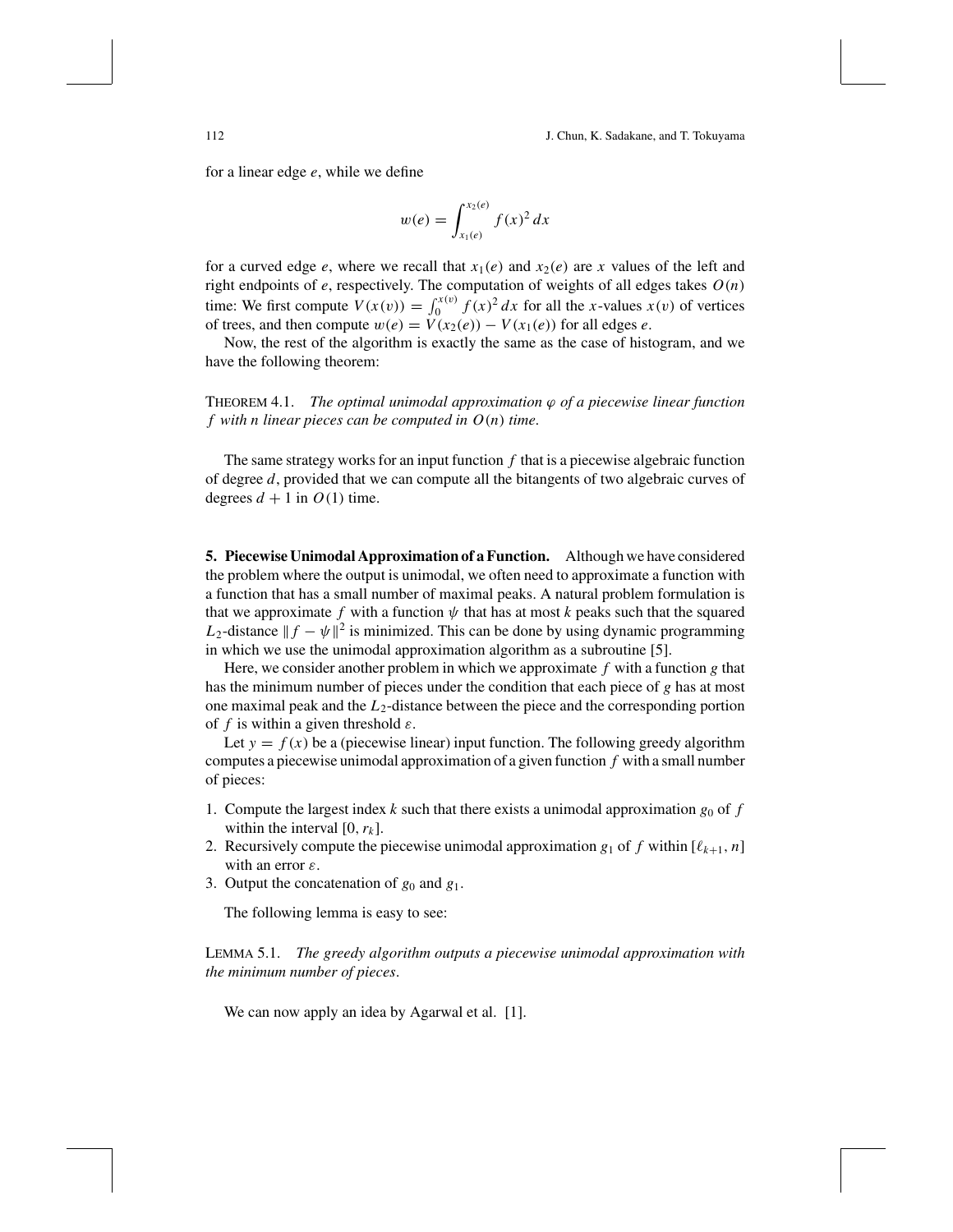THEOREM 5.2. *A piecewise unimodal approximation with the minimum number of pieces can be computed in O*(*n* log *n*) *time*.

PROOF. We apply a combination of the doubling strategy and binary search to compute *k* in step 1. We check the condition whether *f* has or does not have a unimodal approximation (with an error less than  $\varepsilon$ ) in the range  $[0, r_{2i}]$  for each  $i = 0, 1, \ldots$ . Suppose *j* is the first violating value of *i*. Then *k* must satisfy  $2^{j-1} \le k < 2^j$ . Now, we perform binary search in the range for *k*. Thus, it takes  $O(2^{j} \log k) = O(k \log k)$  time for computing *g*0. The rest of analysis is routine.  $\Box$ 

**6. Application to Data Mining.** We give a data mining application of our algorithm. Consider a data set consisting of *N* data items, each of them containing a real-valued attribute *A*() and an objective binary attribute *B*(). For example, suppose that *A* is "income" and *B* is "Ph.D.", and a data v has values  $A(v) = 75{,}000$  and  $B(v) = yes$ . This means that the person associated with the data has a Ph.D. and his/her (annual) income is \$75,000.

An association rule with the form  $A(v) \in J \to B(v) = yes$  is called an interval rule if *J* is an interval. We would like to find the best interval *J* such that the above rule separates data into "yes" and "no" with respect to the objective attribute *B*. For evaluating the interval rules, we define Support(*J*) =  $\{v : A(v) \in J\}/N$ ,  $Hit(J) = |\{v : A(v) \in J, B(v) = 1\}|/N$ , Conf(*J*) = Hit(*J*)/Support(*J*), and  $Ent(J) = Conf(J)log(Conf(J))^{-1} + (1 - Conf(J))log(1 - Conf(J))^{-1}$ . Similarly, for the complement  $\bar{J}$  of  $J$ , Support( $\bar{J}$ ), Hit( $\bar{J}$ ), Conf( $\bar{J}$ ), and Ent( $\bar{J}$ ) are defined.

The *entropy* (precisely speaking, entropy of data splitting into *J* and  $\bar{J}$ ) defined below is a popular measurement for a data splitting [11]:

 $Ent(J; \bar{J}) = Support(J)Ent(J) + Support(\bar{J})Ent(\bar{J}).$ 

The interval minimizing the entropy is called the *optimal entropy interval*. Given a data set, we divide the interval of values of *A* into *n* prime intervals (for simplicity, we assume *n* divides *N*) such that Support( $I$ ) =  $1/n$  for each prime interval *I*, and precompute Conf(*I*) for each prime interval. In [8] an  $O(n \log n)$  expected time algorithm is given for computing the optimal entropy interval that is obtained as a union of prime intervals.

We can define a histogram  $f(x)$  by  $f(x) = \text{Conf}(I)$  for  $x \in I$ , and consider its optimal unimodal approximation. We modify the criterion for the optimal entropy interval such that the interval minimizes the entropy of the data separation under the condition that it contains the peak position of the optimal pyramid  $\pi_{\varphi}$ . Then this modification does not practically affect the data separation, since the optimal entropy interval almost always contains the peak of  $\pi_{\varphi}$  when the rule gives a practically good data separation.

Because of the convexity of the entropy function (see [9] for details), the modified optimal entropy interval is obtained as a horizontal section  $\pi_{\varphi}(t)$  of the optimal pyramid  $\pi_{\varphi}$  for a suitable height *t*. As we have shown, we can compute the optimal pyramid in  $O(n)$  time and the pyramid has  $O(n)$  different horizontal sections. Thus, we can compute the entropy values of all different horizontal slices in  $O(n)$  time, and hence we can compute the optimal entropy interval in  $O(n)$  time.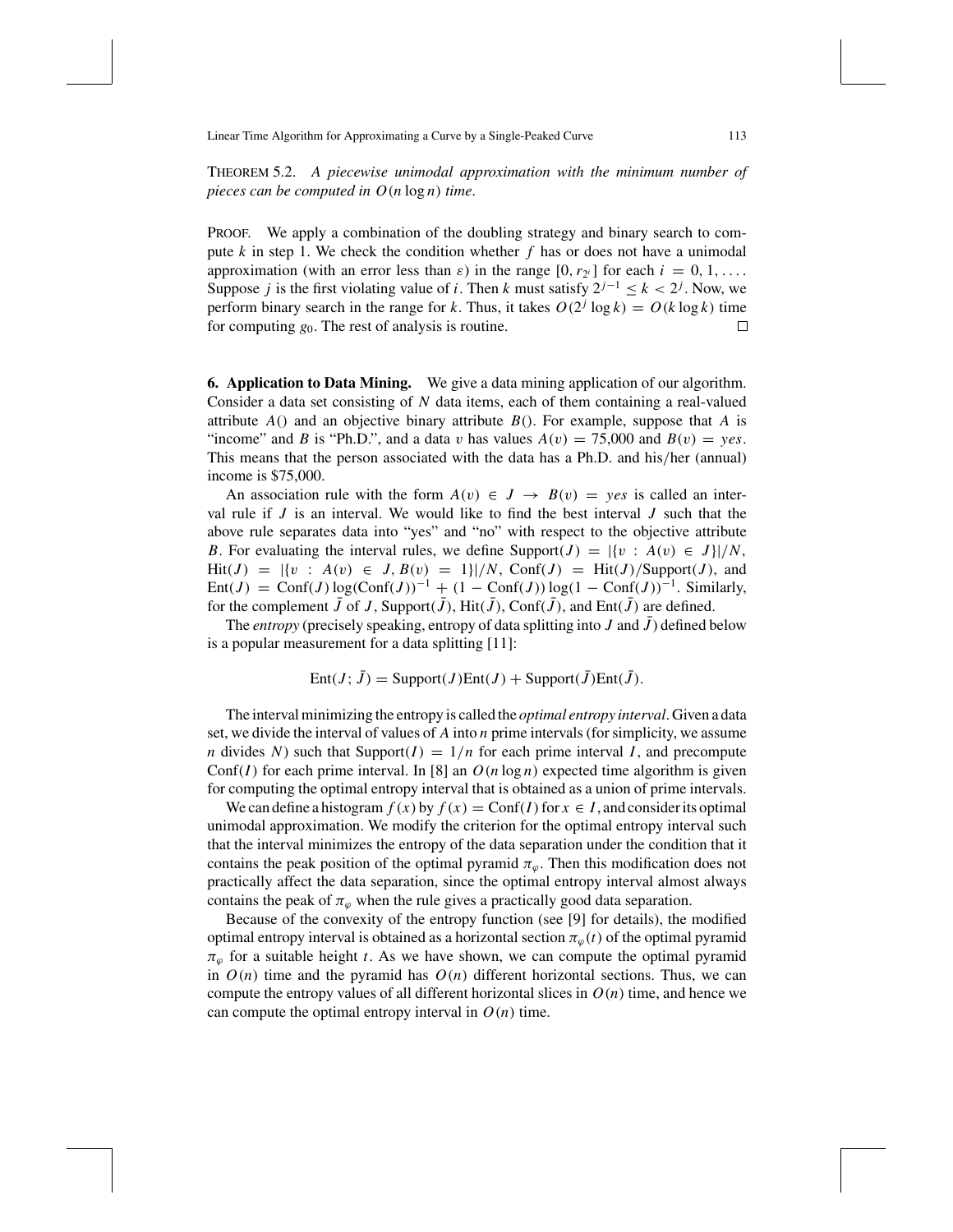Moreover, users of a data mining system often feel that they need an intermediate representation between the interval rule and the original function Conf(), especially when we want to visualize the correlation between  $A()$  and  $B()$ . The optimal unimodal approximation is a good intermediate visual representation to show the correlation. Furthermore, if we use the optimal piecewise approximation, we can consider a more flexible representation, and possibly mine a hidden precious rule that cannot be found by using interval rules.

**7. Concluding Remarks.** We often need to consider a different distance from the *L*2 distance. The  $L_{\infty}$ -distance looks easy to handle: If we want to decide whether we have a unimodal approximation whose  $L_{\infty}$ -distance from the input is at most (a given)  $\varepsilon$ , we can answer it in linear time easily. The optimization version can be solved in  $O(n \log n)$ time if we apply parametric searching: however, we do not know a linear time algorithm for the optimization problem. For the  $L_p$ -distance for a constant  $p$ , the authors recently obtained an  $O(n \log^2 n)$  time algorithm extending the idea of this paper combined with range searching methods [5].

A two-dimensional version [4] and a higher-dimensional version [3] of this problem have been considered in application to data mining, where the complexity of the problem highly depends on the definition of multivariable unimodal functions. The above works only deal with single-peak problems. The problem of approximating a given surface by another surface with  $k$  peaks is a very attractive problem, and is related to the simplification of the Morse complex of a surface, although the authors do not know of any theoretical algorithm on it.

**Acknowledgements.** The unimodal approximation problem was proposed in the workinggroup discussion during the Dagstuhl workshop on Geometry, Morphology and Computational Imaging (April 2002) by the third author, inspired by a talk of Isabelle Bloch [2] in the workshop. The authors thank the organizers of the workshop and the working group, especially Tetsuo Asano, Reinhard Klette, Christian Ronse, and David Mount. The authors also thank Naoki Katoh, Akiyoshi Shioura, and Danny Chen for their valuable comments. Finally, the authors gratefully acknowledge anonymous referees who gave kind suggestions on the presentation of the paper.

## **References**

- [1] P. Agarwal, S. Hal-Peled, N. Mustafa, and Y. Wang, Near Linear Time Approximation Algorithms for Curve Simplification in Two and Three Dimensions, *Proceedings of the* 10*th European Symposium on Algorithms*, LNCS 2461 (2002), pp. 29–41.
- [2] I. Bloch, Unifying Quantative, Semi-Quantitive and Qualitative Spatial Relation Knowledge Representations Using Mathematical Morphology, *Proceedings of the* 11*th Workshop on Theoretical Foundations of Computer Vision*: *Geometry*, *Morphology and Computational Imaging*, LNCS 2616 (2003), pp. 153– 164.
- [3] D. Chen, J. Chun, N. Katoh, and T. Tokuyama, Efficient Algorithms for Approximating a Multi-Dimensional Voxel Terrain by a Unimodal Terrain, *Proceedings of the* 10*th Computing and Combinatorics Conference* (*COCOON* 2004), LNCS 3106 (2004), pp. 238–248.